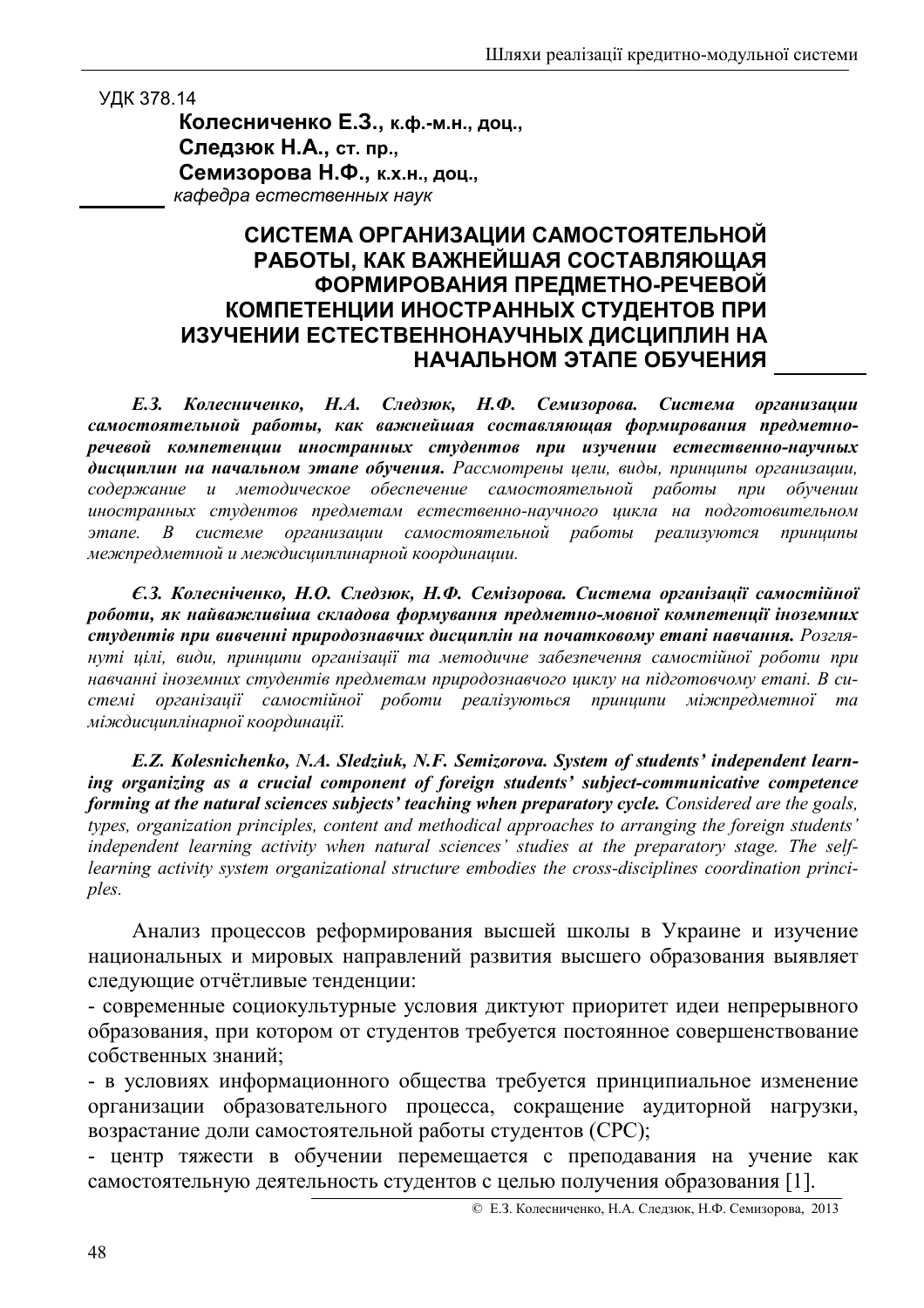Для иностранных студентов, обучающихся на неродном языке, это реализуется в виде учения под руководством и при методической помощи преподавателя. В ходе самостоятельной работы должна осуществляться главная функция обучения - получение и закрепление знаний и превращение их в устойчивые умения и навыки [2].

Особую актуальность специфику проблема **CPC**  $\mathbf{M}$ приобретает применительно к обучению иностранных студентов на подготовительном факультете, что обусловлено многими факторами: низкой базовой подготовкой на обучение иностранных студентов, прибывающих разнородностью образовательных систем (несовпадением программ формирования знаний и умений у студентов из разных регионов и стран); несвоевременностью прибытия студентов на обучение относительно сроков, установленных в стране обучения и возникающим в связи с этим дефицитом учебного времени. Всё это выдвигает на первый необходимость индивидуализации обучения, план развития является предпосылкой самостоятельности иностранных студентов, ЧTO успешного овладения учебной программой, залогом эффективного труда в будущем [3,4].

При определении содержания и принципов организации самостоятельной работы иностранных студентов необходимо опираться на общие психологопедагогические характеристики, но учитывать при этом специфику изучения как языка так и предметов на неродном языке.

Основными элементами обучения в рамках деятельностного подхода являются деятельность преподавания, учения и содержание обучения [4]. Учебная деятельность в таком аспекте - это организуемая преподавателем обучаемого. результатом чего деятельность является овладение соответствующими знаниями, умениями и навыками. СРС можно рассматривать как одно из средств организации этой деятельности. Применительно к обучению иностранных студентов в общую структуру учебной деятельности студентов включается деятельность по формированию и развитию коммуникативной компетенции в учебно-научной сфере общения. Основными направлениями деятельности преподавателя по формированию у студентов навыков самостоятельной работы являются обучение рациональному планированию учебной деятельности, осознанному использованию приёмов по овладению предметными знаниями и умениями, работе с учебниками, учебными пособиями, словарями.

В качестве целей самостоятельной работы можно выделить следующее:

- систематизация и закрепление полученных теоретических знаний  $\mathbf{M}$ практических навыков студентов;
- углубление и расширение теоретических знаний;
- формирование языковой компетенции в предметно-учебной сфере общения;
- формирование умений и навыков использования учебно-методической и учебно-научной литературы;
- развитие познавательных способностей и активности студентов, творческой инициативы, ответственности и организованности;
- формирование самостоятельности мышления, способностей к саморазвитию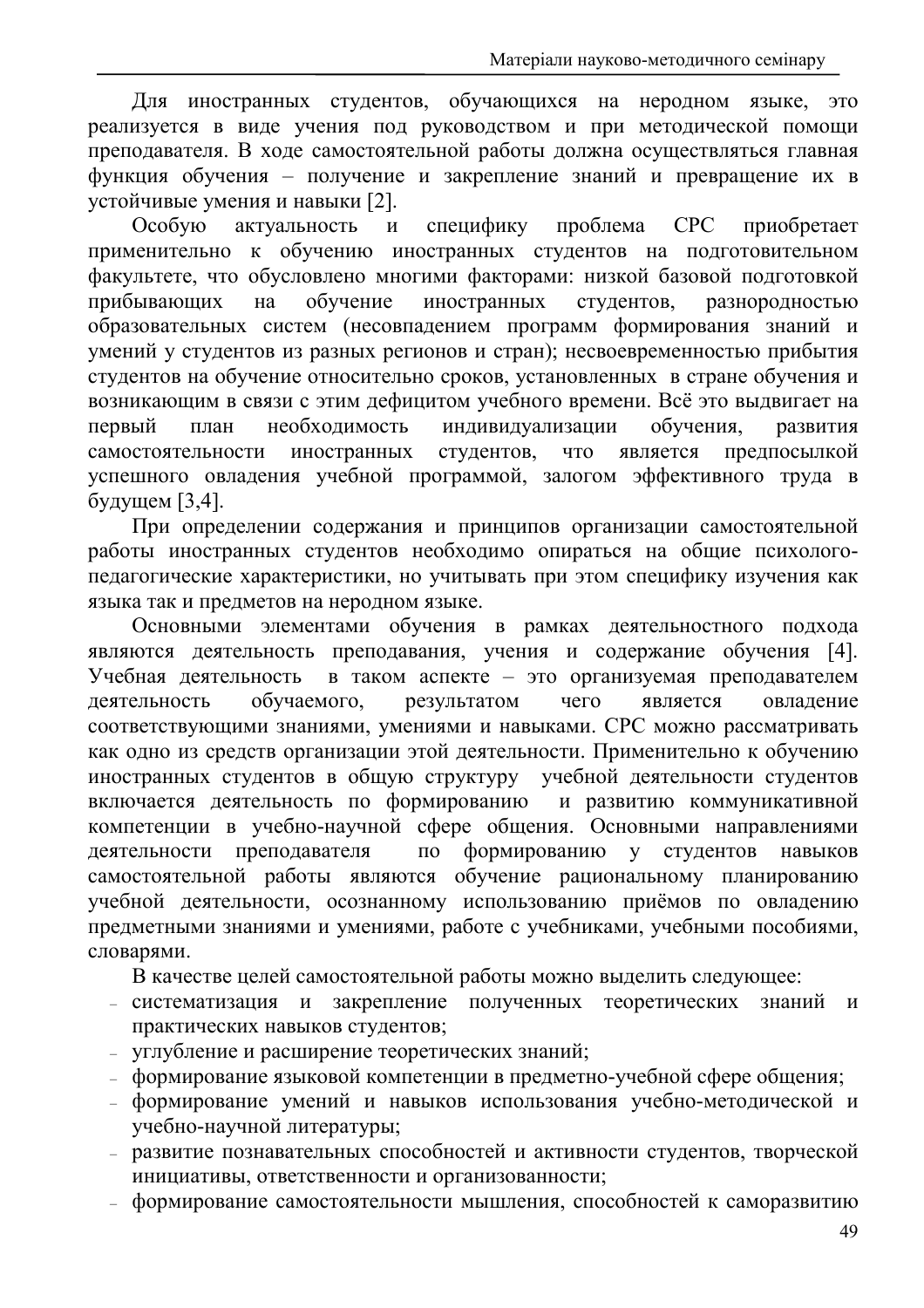и самореализации.

**CPC** организационными Основными видами являются аудиторная  $\overline{\mathbf{M}}$ внеаудиторная работа. Первая характеризуется непосредственным контактом студента  $\bf{B}$ процессе общения наличием преподавателя  $\mathbf{M}$  $\overline{M}$ жёстко регламентированных временного и пространственного режимов. Второй вид СРС - это индивидуальная учебная деятельность студентов вне расписания занятий и в соответствии с психофизическими характеристиками каждого студента при косвенном руководстве преподавателя и произвольных затратах времени.

Аудиторная СРС включает в себя различные формы, такие как:

- работу с методической и справочной литературой;

- решение задач;

- оперативный устный и письменный опрос;

- выполнение самостоятельных учебных заданий;

- тестирование;

- выполнение контрольных работ;

- доклады и т.д.

Содержание внеаудиторной самостоятельной работы должно определяться в соответствии со следующими возможными её формами:

- с целью овладения знаниями: усвоение текстов учебника, учебного пособия, конспекта:

- конспектирование, работа со словарём;

- с целью закрепления и систематизации знаний: повторение материала конспекта лекций и учебного материала учебника; составление плана и тезисов ответа; ответы на контрольные вопросы;

решение целью формирования умений:  $\omega_{\rm{eff}}$  $\mathbf{c}$ задач  $\mathbf{M}$ выполнение тренировочных упражнений по образцу, также задач и упражнений вариативного характера; выполнение чертежей, схем.

Виды заданий для внеаудиторной самостоятельной работы, их содержание и характер могут иметь вариативный и дифференцированный характер с учётом специфики данной дисциплины, индивидуальных способностей студента.

Важной проблемой является определение функций преподавателя по организации, обеспечению, управлению и контролю СРС. Деятельность преподавателя, направленная на организацию и обеспечение СРС, имеет следующие основные составляющие:

1. Создание мотивационного настроя обучаемых как важнейшего средства достижения целей обучения.

2. Разработка учебно-методического обеспечения высокого научного уровня, дающего студентам возможность хороших результатов.

Создание учебных материалов по самостоятельной работе иностранных студентов имеет свою специфику, которая ориентирована на индивидуализацию обучения, однако, имеются и общие параметры, связанные с систематизацией и структурированием учебного материала, определения перечня навыков и умений, которыми должны обладать студенты по окончании соответствующего курса. В ориентированных преимущественно на СРС, пособиях. важно выделить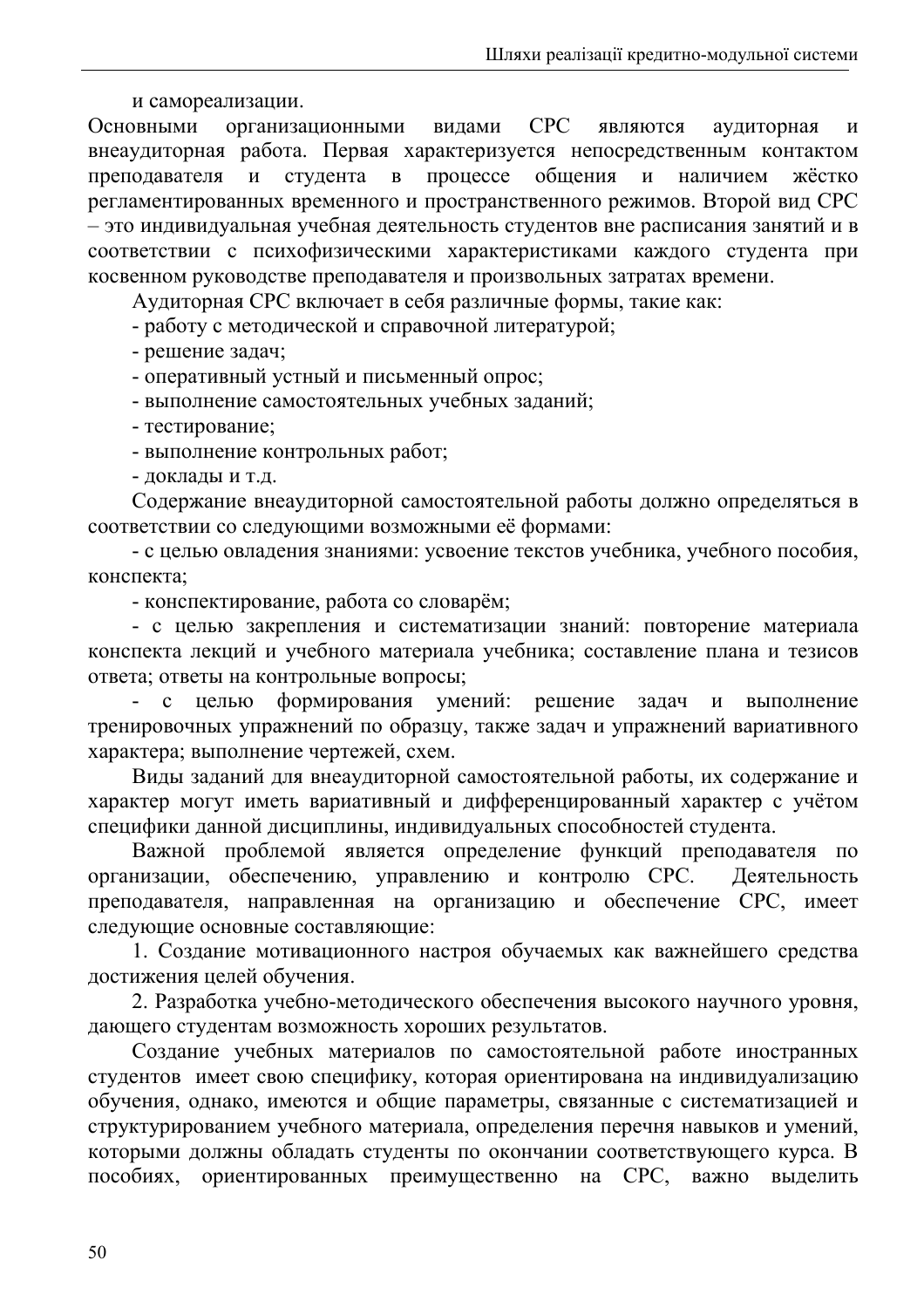последовательность действий обучаемых, вскрывать операционный состав действий.

Содержание самостоятельной работы, характер предлагаемых студентам заданий должны быть тесно связаны с этапностью обучения, дифференцироваться в соответствии с возможностями и способностями студентов.

Так можно выделить следующие виды обучающих и проверочных самостоятельных аудиторных работ [5]:

1. Самостоятельные работы по образцу. Эти работы направлены на овладение студентами основными предметными умениями и навыками.

2. Самостоятельные работы с указанием к выполнению. Эти указания должны давать лишь общее направление способа действия, и задача студентов самостоятельно выделить те действия, которые необходимы для выполнения предложенного задания. Такой вид работы определяет более высокий уровень умений студентов реализовывать внутрипредметные связи.

Самостоятельные работы вариативного характера.  $3<sub>1</sub>$ Реализация внутрипредметных связей осуществляется при этом студентами на уровне переноса знаний, умений и навыков в новые условия. Подобные задания обучают студентов процессу моделирования, показывают, как процессы реального мира описываются средствами и методами естественных наук. Такие задания имеют ярко выраженный межпредметный характер.

Самостоятельные  $\overline{4}$ . работы повышенной трудности. работы Эти предполагают творческую самостоятельность студентов и характеризуют самый высокий уровень межпредметных связей.

В условиях дефицита учебного времени оптимальное соотношение между аудиторной и внеаудиторной самостоятельной работой приводит к тому, что наибольший объём самостоятельной работы студенты выполняют во внеучебное время. При этом формирование содержания и разработка рациональных форм проведения СРС во многом определяются следующими факторами.

На ранних этапах самостоятельная работа подразумевает выполнение достаточно простых домашних заданий (ответы на вопросы репродуктивного характера, решение задач по известным алгоритмам и т.п.).

По мере развития речевых навыков, активизации лексики и усвоения конструкций устной и письменной учебно-научной речи возможно расширение форм самостоятельной работы [6].

При этом для выполнения могут предлагаться три категории вопросов, упражнений и задач. Они дифференцированы по степени сложности и используются с учётом знаний студентов, динамики развития их познавательной активности. Первая группа заданий репродуктивного уровня включает достаточно простые вопросы и задачи, которые решаются по проработанным на аудиторных занятиях алгоритмам. Вторая группа - задания частично поискового характера, что предполагает анализ студентом предложенного задания, самостоятельное определение плана ответа, установление несложных и уже усвоенных межпредметных связей. И, наконец, задания третьей группы имеют поисковый характер, требуют выстраивания логических цепочек, решения многоходовых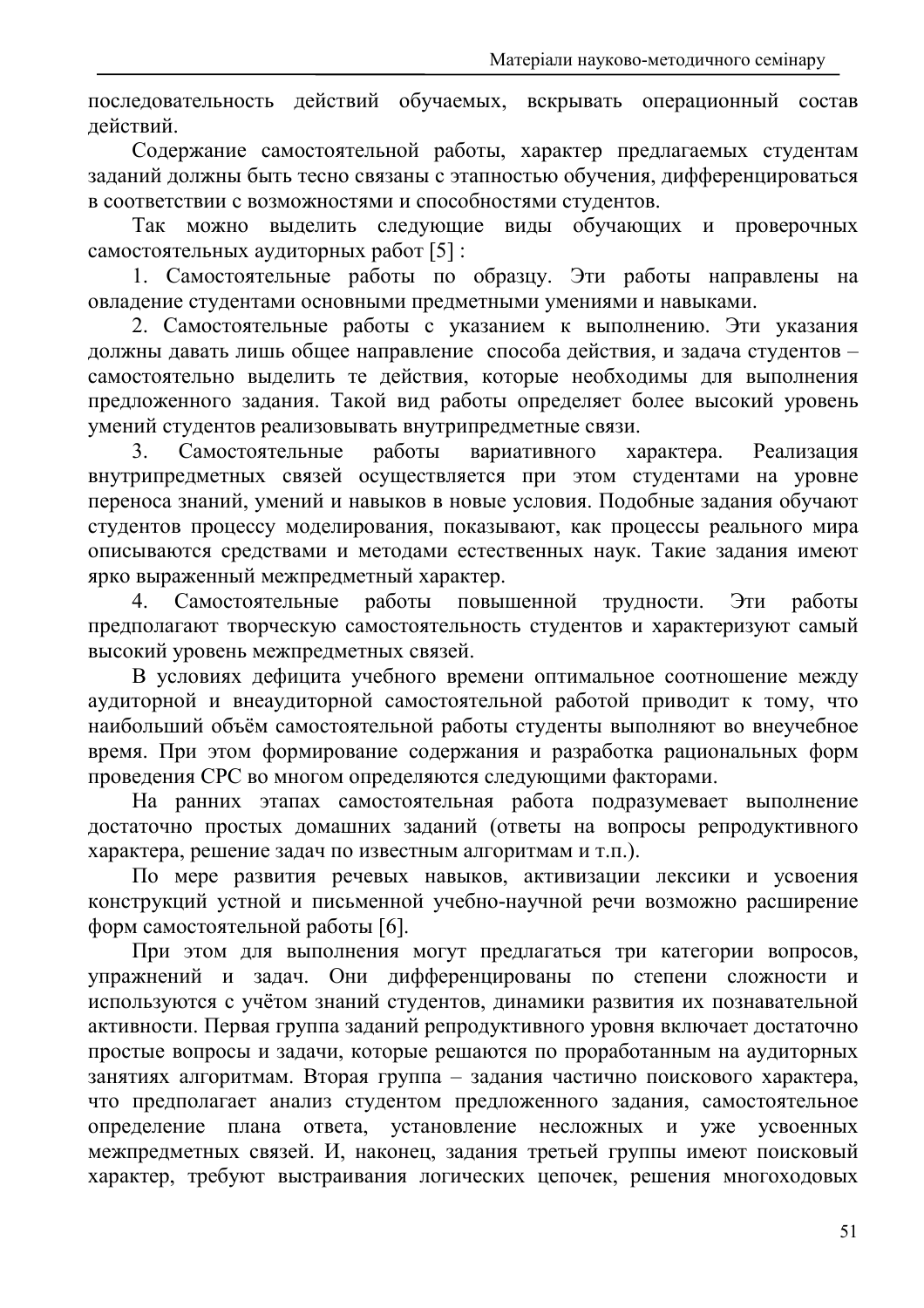творческой расчётных залач. предполагают максимальную реализацию активности студентов.

В настоящее время на кафедре естественных наук разработаны и внедрены в учебный процесс как учебники по всем основным дисциплинам естественнонаучного цикла, так и целый ряд иных учебно-методических пособий, которые практически полностью обеспечивают весь спектр потребностей учебного процесса.

Учебники по предметам естественно-научного цикла, созданные на кафедре и используемые в учебном процессе, являясь основой методического обеспечения преподавания каждого предмета, также являются методической базой для проведения как аудиторной, так и внеаудиторной самостоятельной работы [7]. Так сам текст учебников максимально адаптирован и снабжён предметными словарями либо включёнными в состав книги, либо представленными отдельным изданием. Это позволяет студентам прорабатывать содержание параграфов как в виде домашнего задания после аудиторного изучения темы, так и даёт возможность самостоятельного изучения отдельных вопросов, которые вынесены за пределы аудиторного курса.

Особую роль для СРС играют разного рода вопросы, задания и задачи, включённые в состав учебников. Они служат как для выработки и отработки конкретных предметно-речевых умений и навыков, приёмов решения конкретнопрактических задач, так и для контроля и самоконтроля качества усвоения знаний. По каждой теме приведено большое количество предметно - речевых заданий, вопросов разного уровня сложности, для ответа на которые в одних случаях достаточно репродуктивного воспроизведения определённых частей текста учебника, а в других - необходим анализ текста, установление ряда внутри- и межпредметных связей, определённый эвристический подход к выполнению задания.

Важнейшей составляющей учебников по математике, физике, химии является репрезентативная подборка задач, сориентированная на содержательное наполнение теоретической части книги. Задачи распределены по степени нарастания сложности, некоторые из них снабжены решениями, что позволяет студенту самостоятельно изучить и усвоить типовые методы решения. Задачи широко используются как для внеаудиторной СРС в качестве домашних заданий, так и в аудиторной самостоятельной работе при подготовке и проведении рубежных и текущих контролей. Всё это позволяет установить связи между теоретическими знаниями и их практическим применением в конкретных реальных и модельных ситуациях и существенно усиливает в структуре учебников составляющие, связанные с СРС.

Варианты текущих и рубежных контрольных работ, разработанных и используемых на кафедре естественных наук, составлены в соответствии с изложенными выше принципами подбора заданий для СРС. Они включают задания, категорированные по уровню сложности, причём не только с точки зрения предметной, но и предметно-речевой компетенции студентов. Задания оцениваются разным количеством баллов, и позволяют студентам с разной степенью подготовки найти тот уровень, который им по силе. При этом по мере